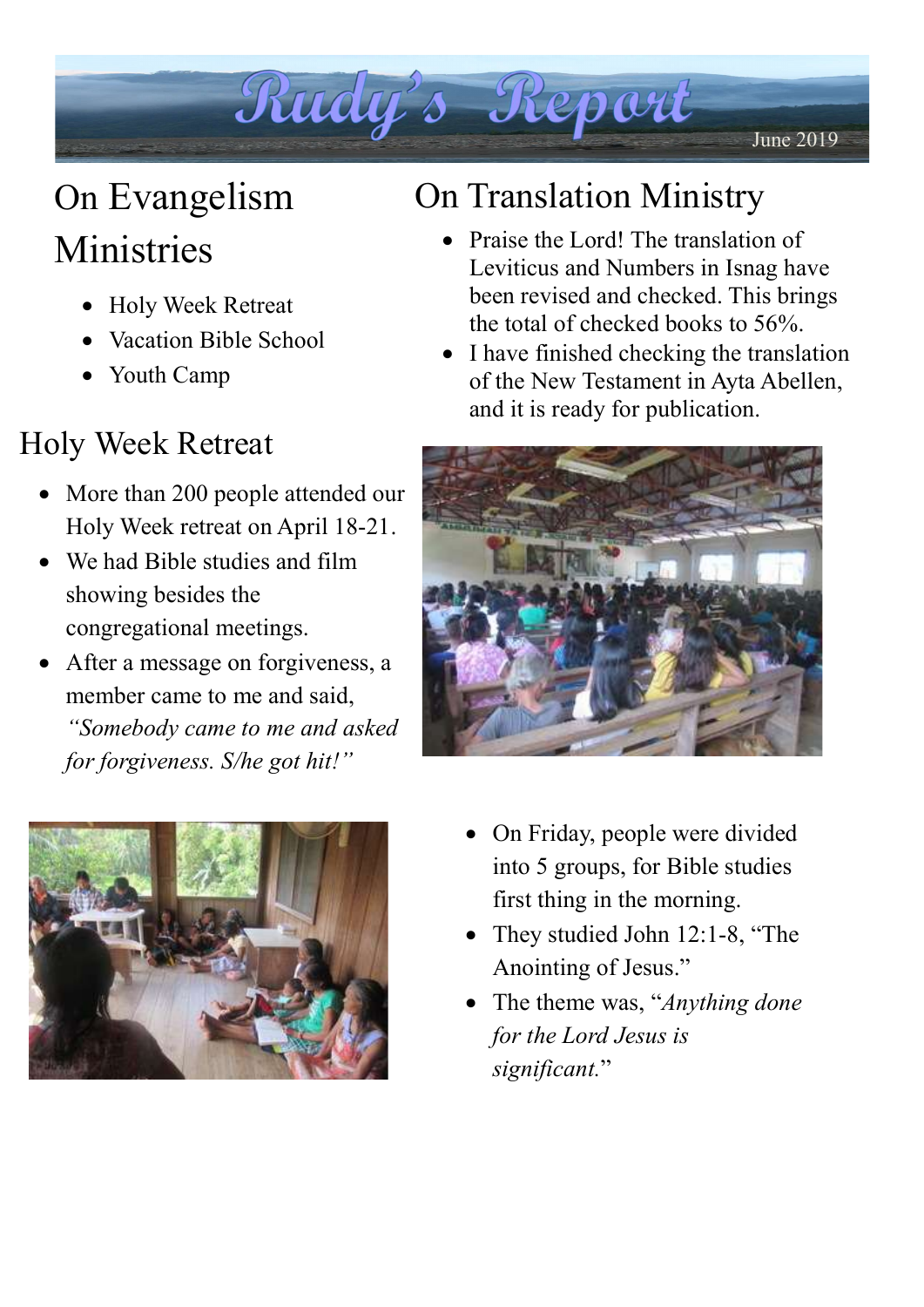#### Vacation Bible School • We conducted our annual



- All VBS materials were in Isnag, which made the children understood completely what was taught.
- They memorized verses in Isnag.
- The children were so enthusiastic. that they come so early to their classes, and begin memorizing their verses.



- Vacation Bible School in 4 villages.
- The VBS team went to these villages spending 3 days in each of the villages.
- The total number of children, who attended, ages 3-10 from these 4 villages was 109. Praise the Lord!



- They bring to their families what they learned at VBS. Praying before meals is one of the first thing they learn. One grandparent shared at the prayer meeting: "Before supper, my three year old granddaughter said, 'Mom, dad, could we pray first before we eat.' They don't normally pray before meals.
- Please pray that these children will bring their parents to Church.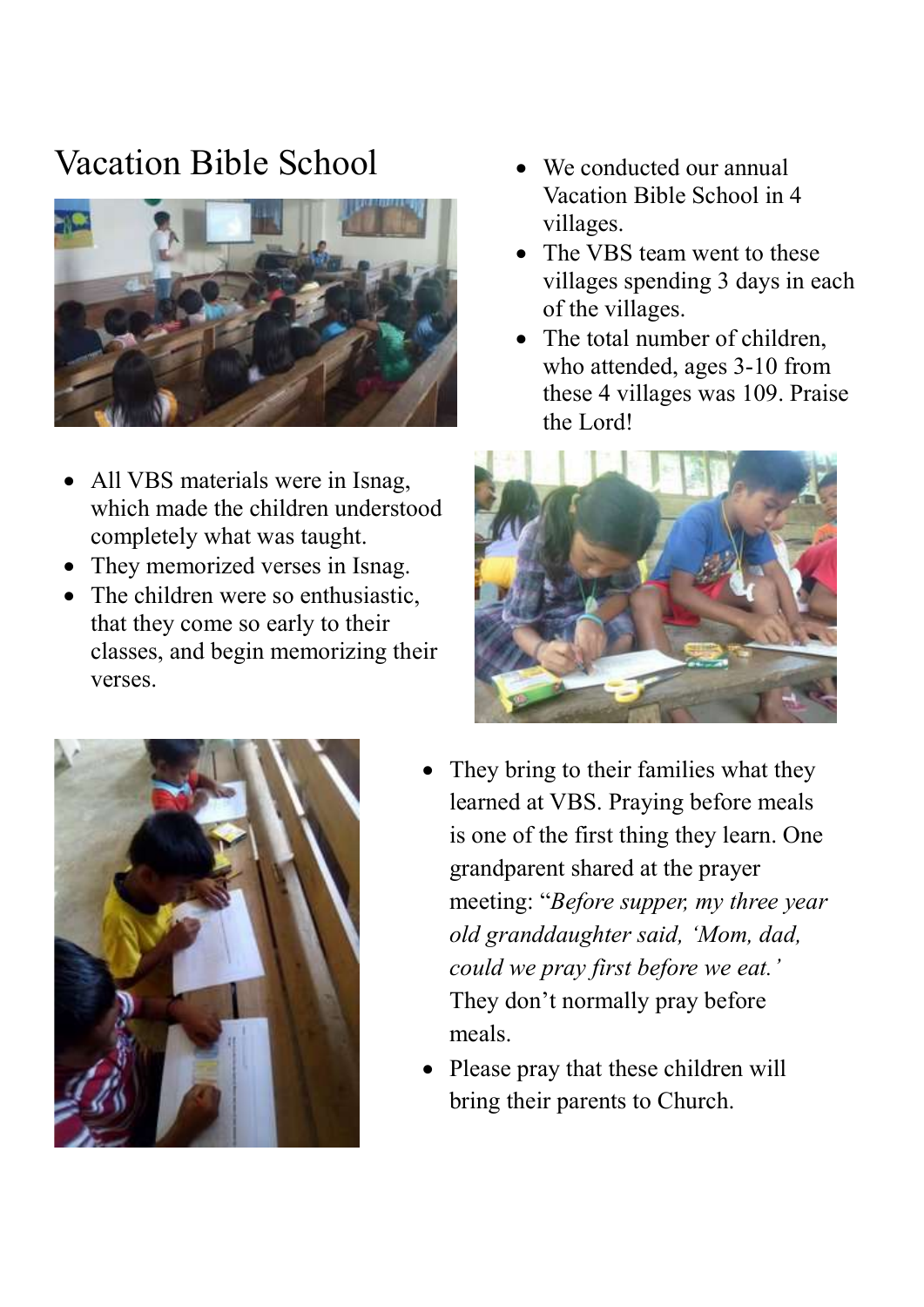## Youth Camp



- Praise the Lord! This year, there were 63 young people who attended the three day Youth Camp.
- They came from 10 different villages.
- 40 made decisions to accept Jesus Christ into lives as their Lord and Savior.
- 23 rededicated their lives to the Lord.
- Two of the campers indicated their desire to go Bible School.



The campers immersed themselves in the Word of God,

- through their personal devotions in the morning,
- through the group Bible studies
- through the congregational meetings,
- and through informal Bible Studies.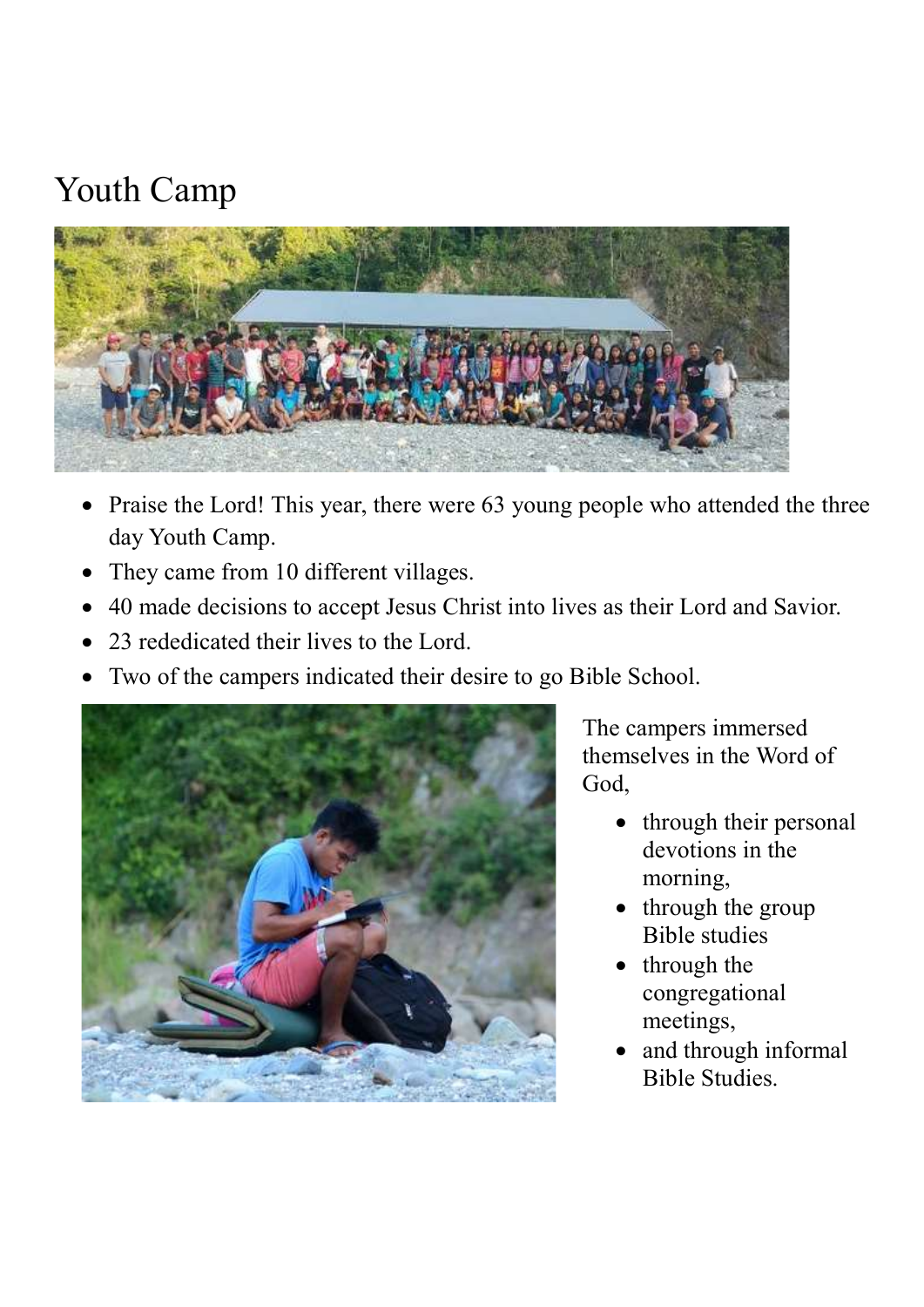

- Sitting comfortably on bare stones, they followed the reading of the Scriptures during congregational meetings, and carefully listened to the preaching of the Word.
- Each camper has his personal copy of the Isnag New Testament.

- The campers fully understood the gospel through personal counselling.
- One camper said, "I am glad I attended the camp. It became very clear to me what it is to believe in Jesus Christ. I am now very sure that I am a believer in Jesus Christ."



## Prayer Request

- Please pray for the young people who made decisions for the first time, and those who rededicated the lives to the Lord; that they will continue to walk with Him.
- Please pray for the young children as they boldly bring to their family what they learned at their Vacation Bible School. Please pray that the Lord will use their innocent faith to reach their parents.
- Please pray for our plan for next year. We plan to make the 'Youth Camp' a 'Summer Camp' in order to accommodate the young adults who want to attend the camp.
- Please pray for our pastors as they disciple the new believers.